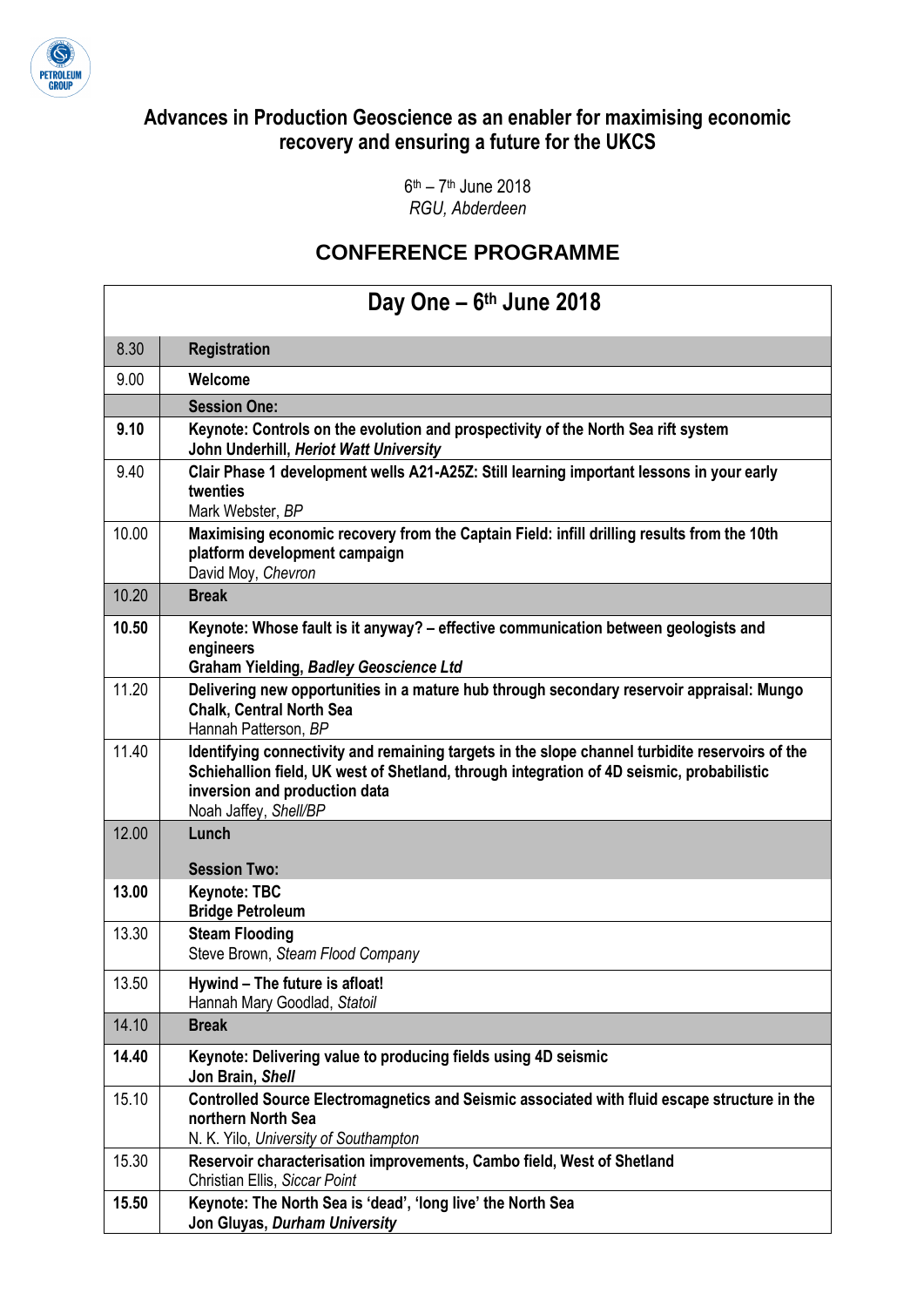

 $\overline{1}$ 

| 16.20 | <b>Panel Discussion</b> |
|-------|-------------------------|
|       | <b>Finish</b>           |
| 17.00 | <b>Wine Reception</b>   |

| Day Two $-7$ <sup>th</sup> June 2018 |                                                                                                                                                                        |
|--------------------------------------|------------------------------------------------------------------------------------------------------------------------------------------------------------------------|
| 8.30                                 | <b>Registration</b>                                                                                                                                                    |
| 9.00                                 | Welcome                                                                                                                                                                |
|                                      | <b>Session Three:</b>                                                                                                                                                  |
| 9.10                                 | Keynote: Innovative geoscience and private equity - the key to unlocking stranded assets:<br><b>Siccar Point Energy case history</b><br>lain Bartholomew, Siccar Point |
| 9.40                                 | March of the Penguins- The Journey to Redevelopment<br>Dean Thorpe, Shell                                                                                              |
| 10.00                                | Analysis of fault leakage risk for offshore CO2 storage sites on the East Irish Sea Basin, UK<br>Davide Gamboa, BGS                                                    |
| 10.20                                | Keynote: The contrasting worlds of CO2 Storage and Petroleum Production Geoscience<br>Stories from a poacher turned gamekeeper<br>Alan James, Pale Blue Dot Energy     |
| 10.50                                | <b>Break</b>                                                                                                                                                           |
| 11.20                                | Keynote: Decommissioning - A geologist's perspective<br>Al Tucker, Shell                                                                                               |
| 11.50                                | The Role of Production Geoscience in an Integrated & Streamlined Approach to Well<br><b>Abandonment Planning</b><br>Nicola Stewart, Shell                              |
| 12.10                                | EOR in a Mature Fractured Reservoir: Machar Blowdown Preparation and Start up<br>Zoe Sayer, BP                                                                         |
| 12.30                                | Lunch                                                                                                                                                                  |
|                                      | <b>Session Four:</b>                                                                                                                                                   |
| 13.30                                | Keynote: The future of Equinor in the UK and Ireland<br><b>Nigel Gamblin, Equinor</b>                                                                                  |
| 14.00                                | Delivering the Catcher development wells: A case study in reducing risks while successfully<br>drilling a complex injectite reservoir<br>Steve Kenyon-Roberts, Premier |
| 14.20                                | The Mariner Field: more than thirty years in the making.<br>Matt Brettle, Equinor                                                                                      |
| 14.00                                | Use of Deep Directional Resistivity inversion images in development of the Kraken Field, UKCS<br>Pete Wood, Enquest                                                    |
| 15.00                                | <b>Break</b>                                                                                                                                                           |
| 15.30                                | Skewering a Pancake: Bringing the Arundel Field Online<br>Rory Leslie, BP                                                                                              |
| 15.50                                | Subsurface data integration in planning for the first phase of the Lancaster field development.<br>Clair Slightham, Hurricane                                          |
| 16.10                                | <b>Maximising Economic Recovery</b><br>Simon Bibby, Shell                                                                                                              |
| 16.30                                | Keynote: The UKCS opportunity and what more needs to be done to unlock potential<br>Glenn Brown, OGA                                                                   |
| 17.00                                | <b>Finish</b>                                                                                                                                                          |